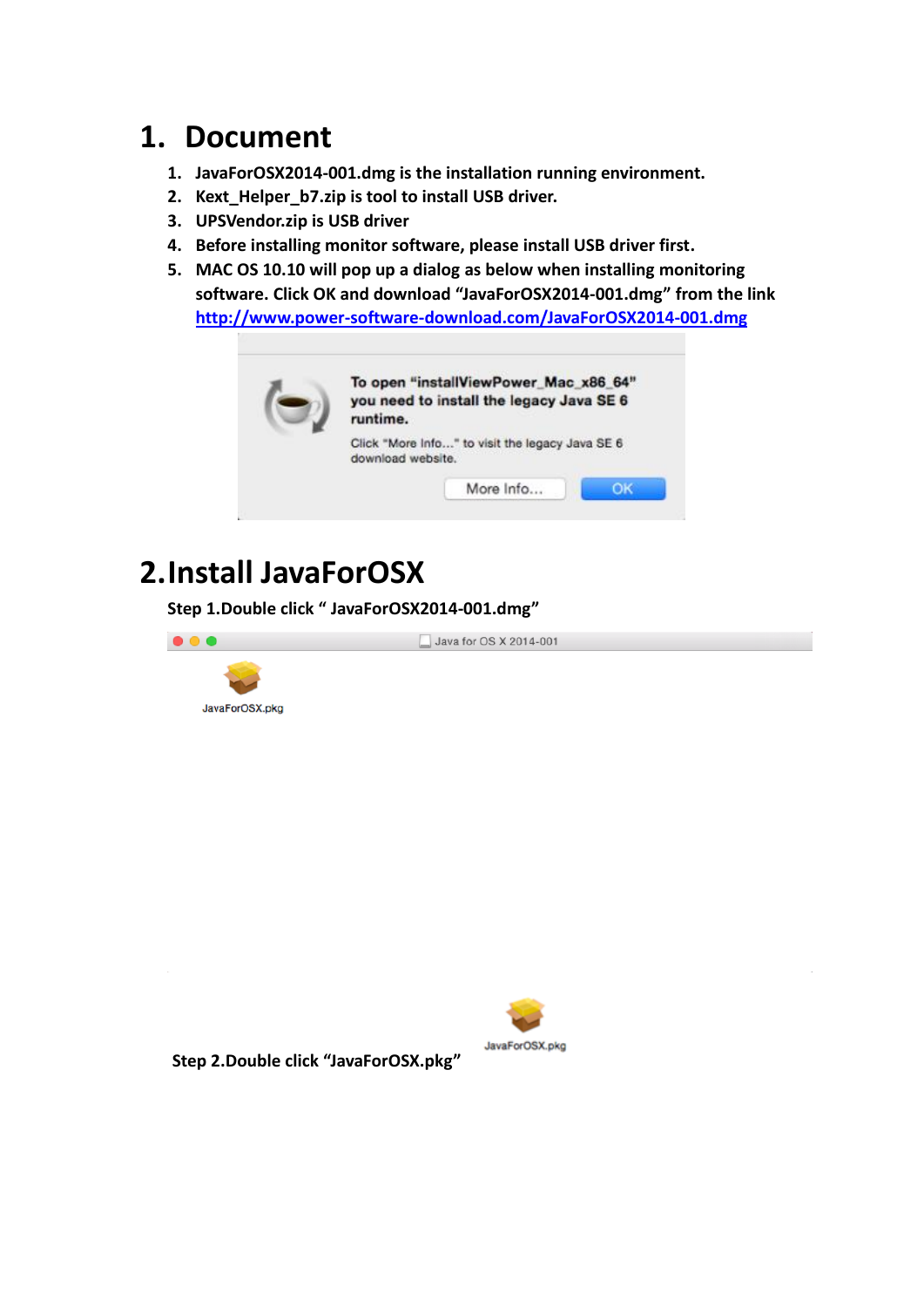

#### Click "Continue" button.

|                                                                                                        | Install Java for OS X 2014-001                                                                                                                                                                                                                                                                 |  |
|--------------------------------------------------------------------------------------------------------|------------------------------------------------------------------------------------------------------------------------------------------------------------------------------------------------------------------------------------------------------------------------------------------------|--|
|                                                                                                        | <b>Important Information</b>                                                                                                                                                                                                                                                                   |  |
| $\Theta$ Introduction<br>$\Theta$ Read Me                                                              | Java for OS X 2014-001 includes installation improvements, and<br>supersedes all previous versions of Java for OS X. This package<br>installs the same version of Java 6 included in Java for OS X<br>$2013 - 005.$                                                                            |  |
| <b>O</b> License<br><b>O</b> Destination Select<br><b>O</b> Installation Type<br><b>O</b> Installation | On systems that have not already installed Java for OS X 2012-006<br>or later, this update disables the Java SE 6 applet plug-in. To use<br>applets on a web page, click on the region labeled "Missing plug-<br>in" to download the latest version of the Java applet plug-in from<br>Oracle. |  |
| <b>C</b> Summary                                                                                       | Please quit any Java applications before installing this update.<br>See http://support.apple.com/kb/HT6133 for more details about<br>this update.<br>See http://support.apple.com/kb/HT1222 for information about<br>the security content of this update.                                      |  |
|                                                                                                        | Go Back<br>Continue<br>Print<br>Save                                                                                                                                                                                                                                                           |  |

Click "Continue" button.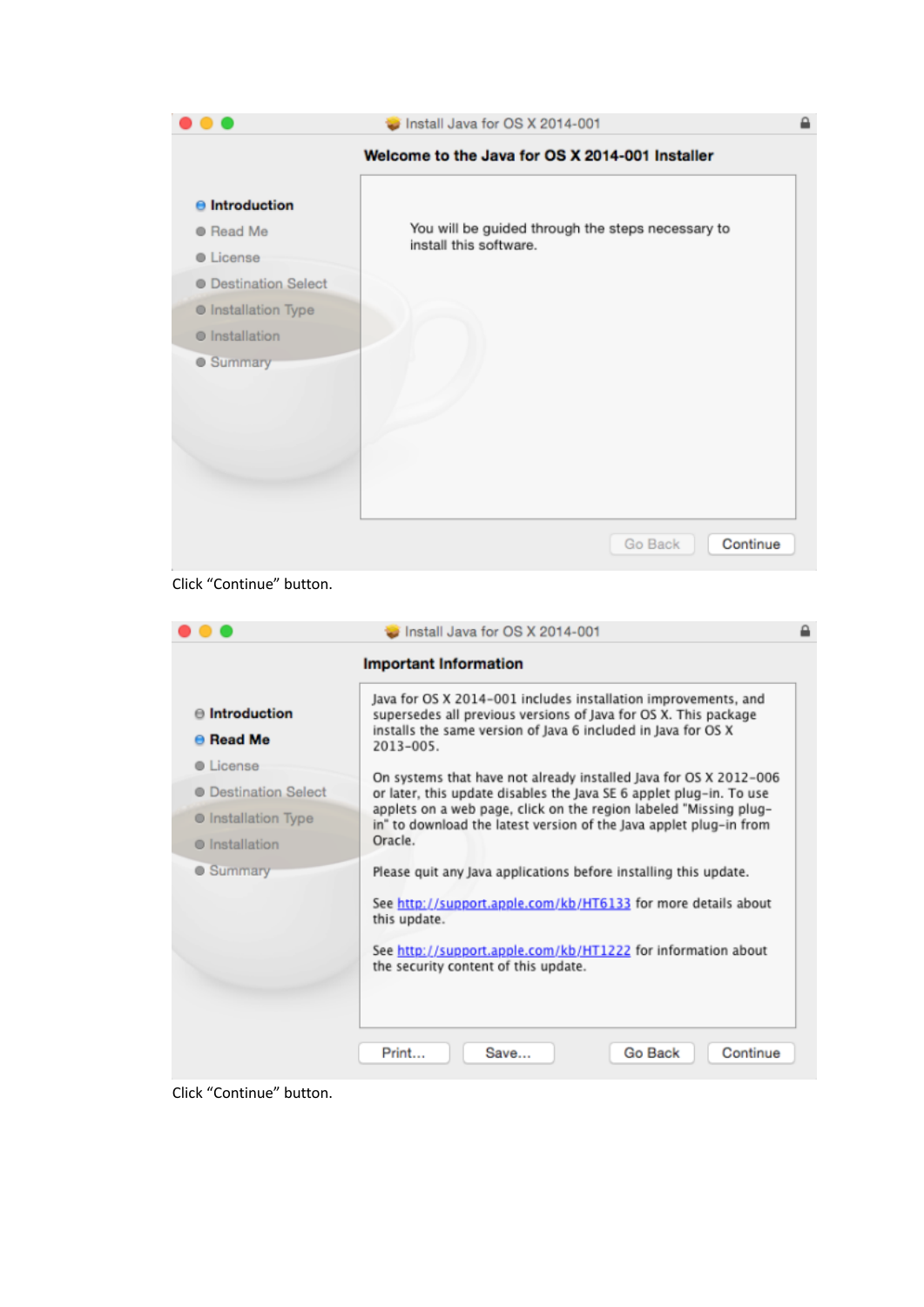|                             | <b>Software License Agreement</b>                                                                                                                                                                                                                                                                                                                                                                                                                                                                                                                                                                                                                                                                                                                                                                     |
|-----------------------------|-------------------------------------------------------------------------------------------------------------------------------------------------------------------------------------------------------------------------------------------------------------------------------------------------------------------------------------------------------------------------------------------------------------------------------------------------------------------------------------------------------------------------------------------------------------------------------------------------------------------------------------------------------------------------------------------------------------------------------------------------------------------------------------------------------|
| $\Theta$ Introduction       | $\circ$<br>English                                                                                                                                                                                                                                                                                                                                                                                                                                                                                                                                                                                                                                                                                                                                                                                    |
| <b>B</b> Read Me            | <b>ENGLISH</b>                                                                                                                                                                                                                                                                                                                                                                                                                                                                                                                                                                                                                                                                                                                                                                                        |
| <b>A</b> License            | <b>APPLE INC.</b><br>SOFTWARE LICENSE AGREEMENT                                                                                                                                                                                                                                                                                                                                                                                                                                                                                                                                                                                                                                                                                                                                                       |
| <b>@ Destination Select</b> | SINGLE USE LICENSE                                                                                                                                                                                                                                                                                                                                                                                                                                                                                                                                                                                                                                                                                                                                                                                    |
| <b>O</b> Installation Type  | PLEASE READ THIS SOFTWARE LICENSE AGREEMENT ("LICENSE")<br>CAREFULLY BEFORE USING THE APPLE SOFTWARE. BY USING THE APPLE                                                                                                                                                                                                                                                                                                                                                                                                                                                                                                                                                                                                                                                                              |
| <b>O</b> Installation       | SOFTWARE, YOU ARE AGREEING TO BE BOUND BY THE TERMS OF THIS<br>LICENSE. IF YOU DO NOT AGREE TO THE TERMS OF THIS LICENSE, DO NOT                                                                                                                                                                                                                                                                                                                                                                                                                                                                                                                                                                                                                                                                      |
| <b>Summary</b>              | USE THE SOFTWARE. IF YOU DO NOT AGREE TO THE TERMS OF THE<br>LICENSE, YOU MAY RETURN THE APPLE SOFTWARE TO THE PLACE WHERE<br>YOU OBTAINED IT FOR A REFUND. IF THE APPLE SOFTWARE WAS<br>ACCESSED ELECTRONICALLY, CLICK "DISAGREE ". FOR APPLE SOFTWARE<br>INCLUDED WITH YOUR PURCHASE OF HARDWARE, YOU MUST RETURN THE<br>ENTIRE HARDWARE/SOFTWARE PACKAGE IN ORDER TO OBTAIN A REFUND.<br>IMPORTANT NOTE: To the extent that this software may be used to reproduce<br>materials, it is licensed to you only for reproduction of non-copyrighted<br>materials, materials in which you own the copyright, or materials you are<br>authorized or legally permitted to reproduce. If you are uncertain about your<br>right to copy any material, you should contact your legal advisor.<br>1. General. |

Click "Continue" button.

|                                    |                     | To continue installing the software you must agree to the terms of<br>the software license agreement.                                                                                                                                                                                                                                                                                                                                                                                                                                                                                                                                                                                                                                                                                                                                                       |       |
|------------------------------------|---------------------|-------------------------------------------------------------------------------------------------------------------------------------------------------------------------------------------------------------------------------------------------------------------------------------------------------------------------------------------------------------------------------------------------------------------------------------------------------------------------------------------------------------------------------------------------------------------------------------------------------------------------------------------------------------------------------------------------------------------------------------------------------------------------------------------------------------------------------------------------------------|-------|
| $\theta$ Int                       |                     | Click Agree to continue or click Disagree to cancel the installation and                                                                                                                                                                                                                                                                                                                                                                                                                                                                                                                                                                                                                                                                                                                                                                                    |       |
| <b>⊕</b> Re                        | quit the Installer. |                                                                                                                                                                                                                                                                                                                                                                                                                                                                                                                                                                                                                                                                                                                                                                                                                                                             |       |
| e Lic                              |                     |                                                                                                                                                                                                                                                                                                                                                                                                                                                                                                                                                                                                                                                                                                                                                                                                                                                             |       |
| ® De                               | Read License        | Disagree                                                                                                                                                                                                                                                                                                                                                                                                                                                                                                                                                                                                                                                                                                                                                                                                                                                    | Agree |
| @ Ins                              |                     |                                                                                                                                                                                                                                                                                                                                                                                                                                                                                                                                                                                                                                                                                                                                                                                                                                                             |       |
| @ Installation<br><b>6 Summary</b> |                     | LICENSE. IF YOU DO NOT AGREE TO THE TERMS OF THIS LICENSE, DO NOT<br>USE THE SOFTWARE. IF YOU DO NOT AGREE TO THE TERMS OF THE<br>LICENSE, YOU MAY RETURN THE APPLE SOFTWARE TO THE PLACE WHERE<br>YOU OBTAINED IT FOR A REFUND. IF THE APPLE SOFTWARE WAS<br>ACCESSED ELECTRONICALLY, CLICK "DISAGREE ". FOR APPLE SOFTWARE<br>INCLUDED WITH YOUR PURCHASE OF HARDWARE, YOU MUST RETURN THE<br>ENTIRE HARDWARE/SOFTWARE PACKAGE IN ORDER TO OBTAIN A REFUND.<br>IMPORTANT NOTE: To the extent that this software may be used to reproduce<br>materials, it is licensed to you only for reproduction of non-copyrighted<br>materials, materials in which you own the copyright, or materials you are<br>authorized or legally permitted to reproduce. If you are uncertain about your<br>right to copy any material, you should contact your legal advisor. |       |

Click "Agree" button.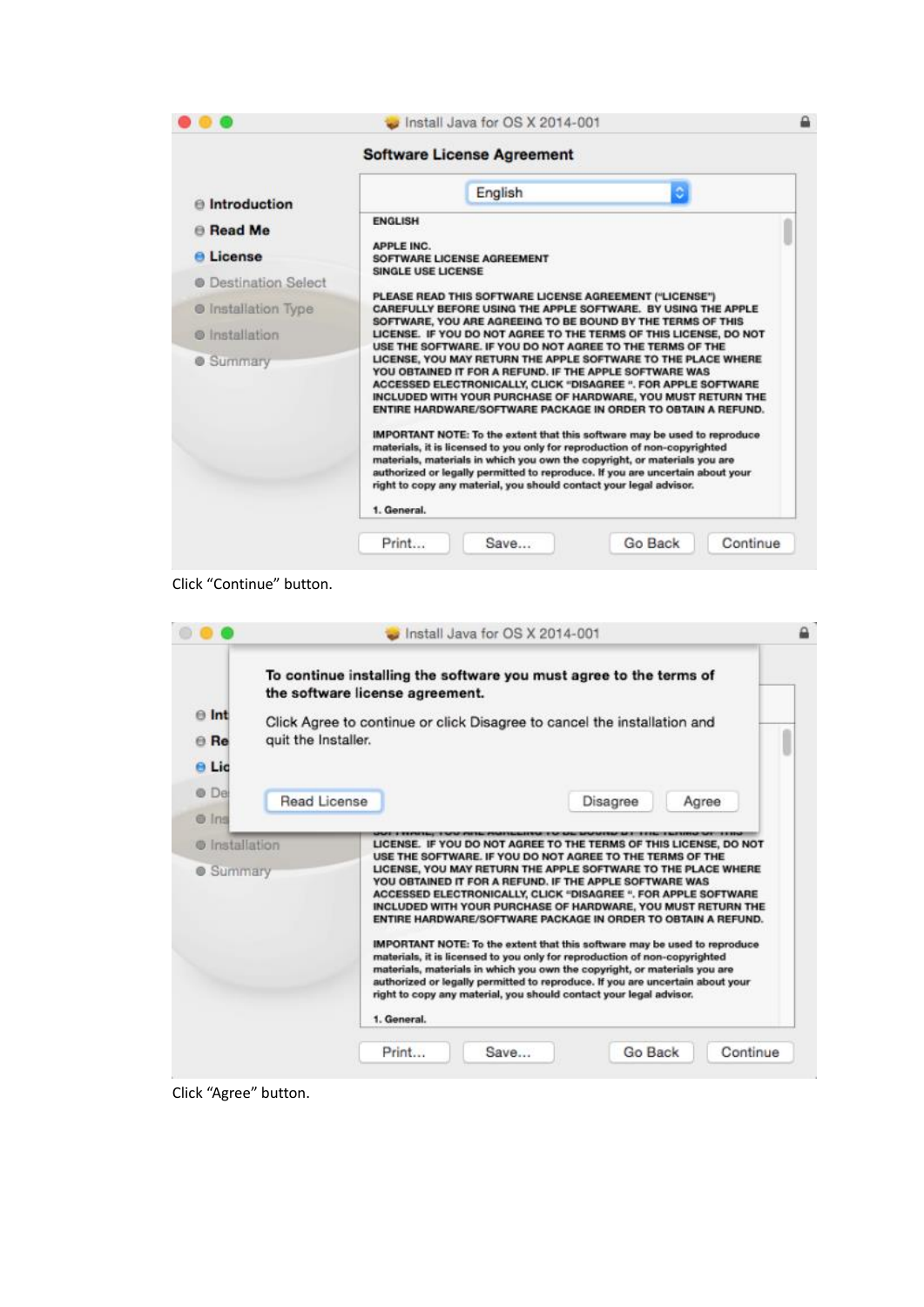|                                                                                                                                                                  | Install Java for OS X 2014-001                                                                                                                      |  |
|------------------------------------------------------------------------------------------------------------------------------------------------------------------|-----------------------------------------------------------------------------------------------------------------------------------------------------|--|
|                                                                                                                                                                  | <b>Standard Install on "Macintosh HD"</b>                                                                                                           |  |
| $\theta$ Introduction<br><b>B</b> Read Me<br><b>□ License</b><br><b>B</b> Destination Select<br><b>B</b> Installation Type<br>@ Installation<br><b>6</b> Summary | This will take 77 MB of space on your computer.<br>Click Install to perform a standard installation of this<br>software on the disk "Macintosh HD". |  |
|                                                                                                                                                                  | Change Install Location                                                                                                                             |  |

Click "Install" button.

|                                                                    | Install Java for OS X 2014-001    |          |
|--------------------------------------------------------------------|-----------------------------------|----------|
|                                                                    | Installing Java for OS X 2014-001 |          |
| <b>Introduction</b><br><b>B</b> Read Me<br><b><i>■</i></b> License |                                   |          |
| <b>B</b> Destination Select                                        | Configuring the installation      |          |
| <b>B</b> Installation Type                                         |                                   |          |
| $\Theta$ Installation                                              |                                   |          |
| <b>6</b> Summary                                                   |                                   |          |
|                                                                    | Go Back                           | Continue |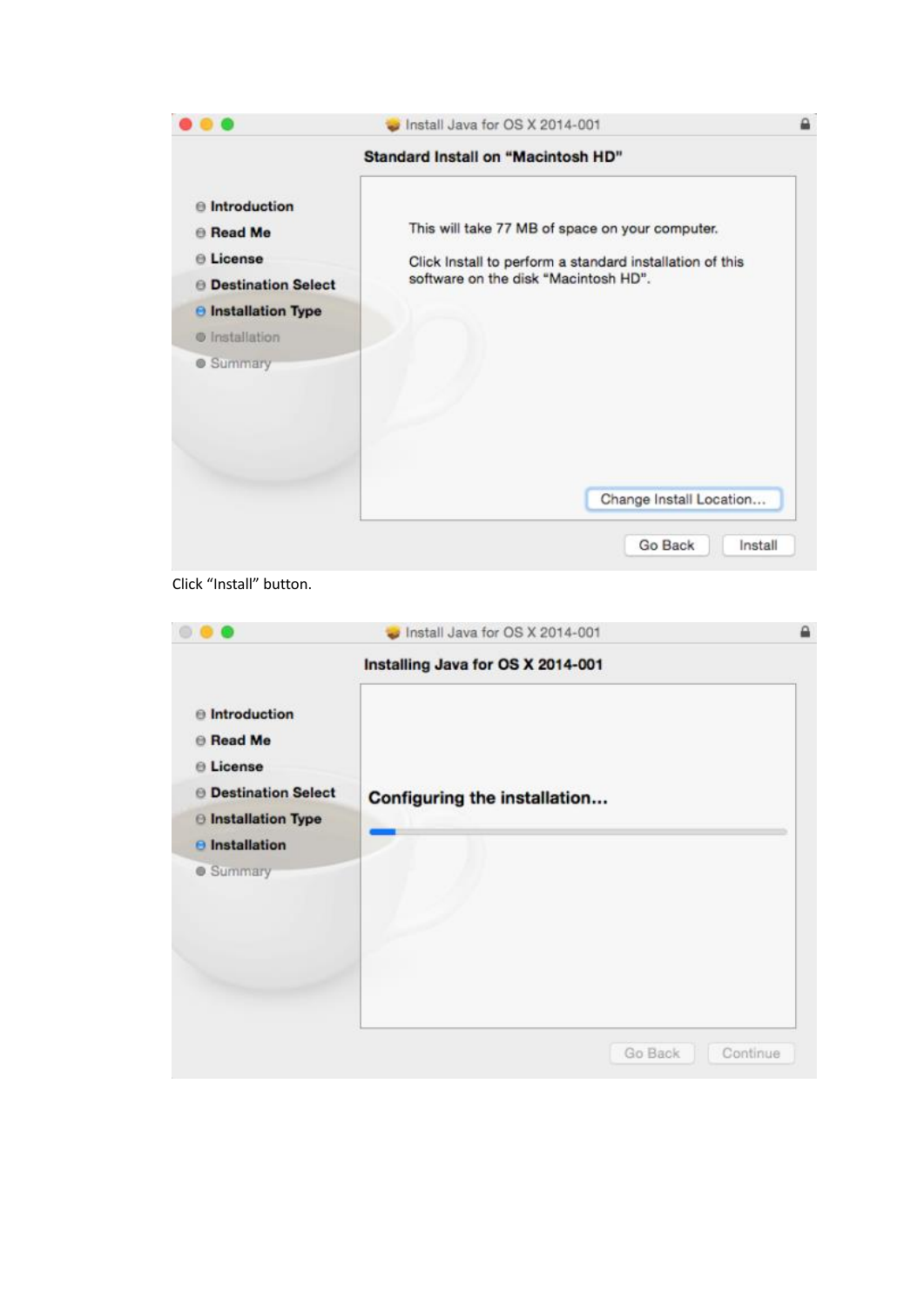

Click "Close" screen.

## **3.Install USB driver**

Link to [http://www.power-software-download.com/Kext\\_Helper\\_b7.zip](http://www.power-software-download.com/Kext_Helper_b7.zip) and [http://www.power-software-download.com/UPSVendor.zip.](http://www.power-software-download.com/UPSVendor.zip) Then, download 2 files.

**Step 1. Extract Kext\_Helper\_b7.zip and UPSVendor.zip. Step 2. Double click the icon of kext Helper b7.**



**Step 3.It will pop up a dialog as below.**

| kext | Path |  |
|------|------|--|
|      |      |  |
|      |      |  |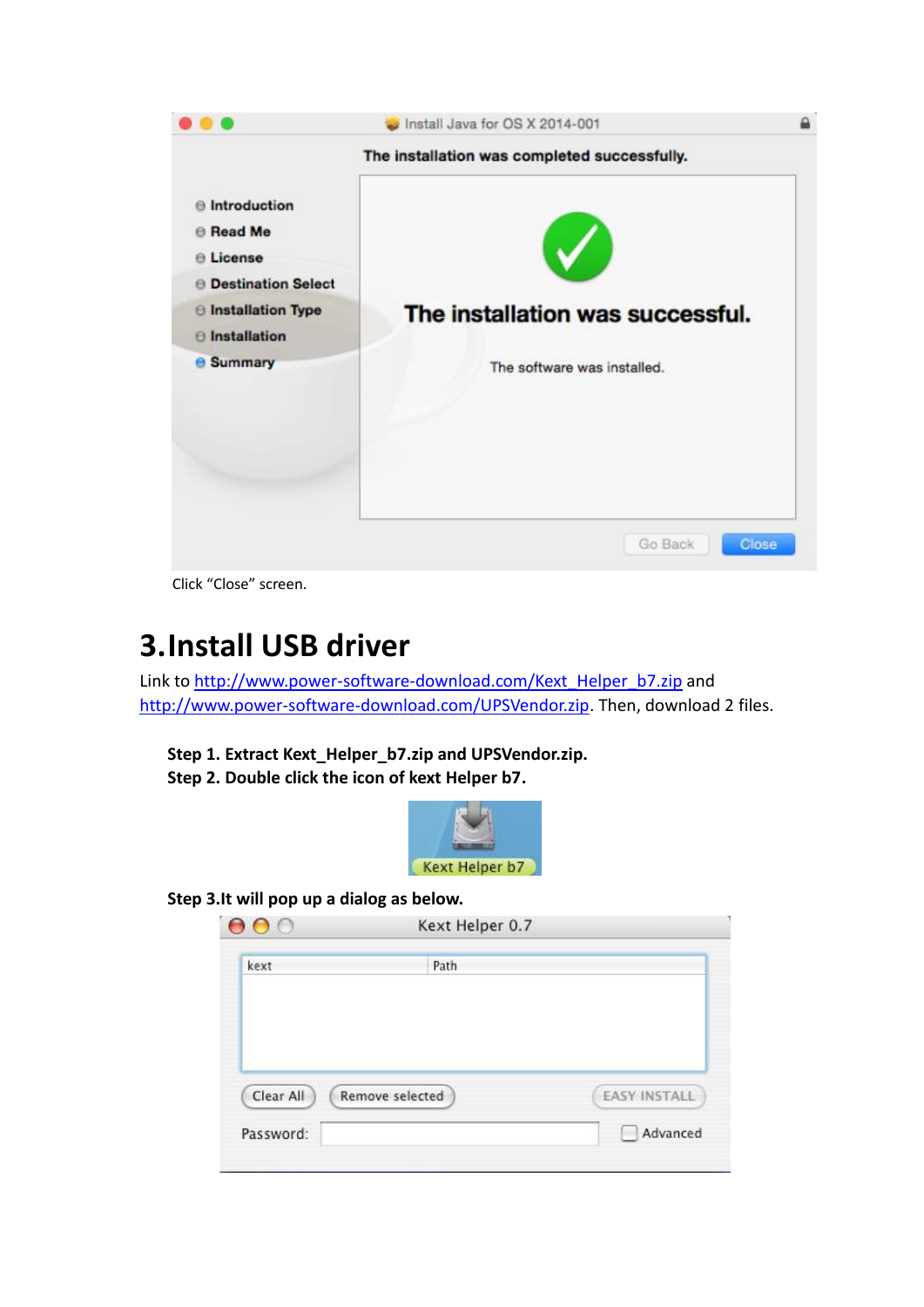

**Step 4. Drag and release "UPSVendor.kext" into the dialog of Kext Helper 0.7.**

**Step 5. The document will be displayed in the list.**

| kext           | Path            |                                         |
|----------------|-----------------|-----------------------------------------|
| UPSVendor.kext |                 | /Users/voltronci/Desktop/UPSVendor.kext |
|                |                 |                                         |
|                |                 |                                         |
|                |                 |                                         |
|                |                 |                                         |
|                |                 |                                         |
| Clear All      | Remove selected | <b>EASY INSTALL</b>                     |

**Step 6. Enter user password and click "EASY INSTALL" button to install USB driver.**

| kext           | Path            |                                         |
|----------------|-----------------|-----------------------------------------|
| UPSVendor.kext |                 | /Users/voltronci/Desktop/UPSVendor.kext |
|                |                 |                                         |
|                |                 |                                         |
|                |                 |                                         |
|                |                 |                                         |
|                |                 |                                         |
| Clear All      | Remove selected | <b>EASY INSTALL</b>                     |

**Step 7. USB Driver Installation is complete.**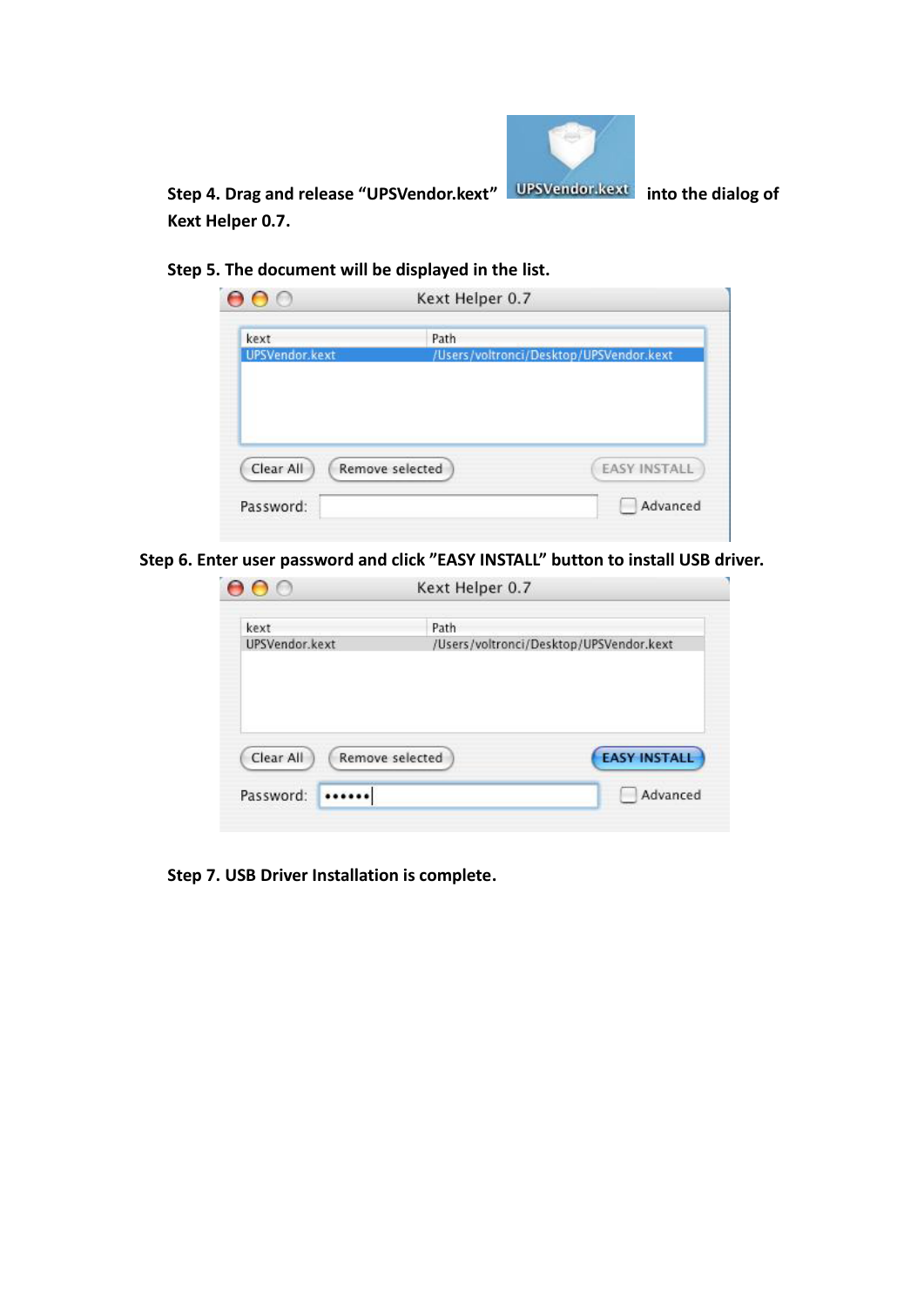### **4.Install monitoring software**

**After JavaForOSX and USB driver have installed, then install monitoring software.**



Click "OK" button.



Click "Next" button.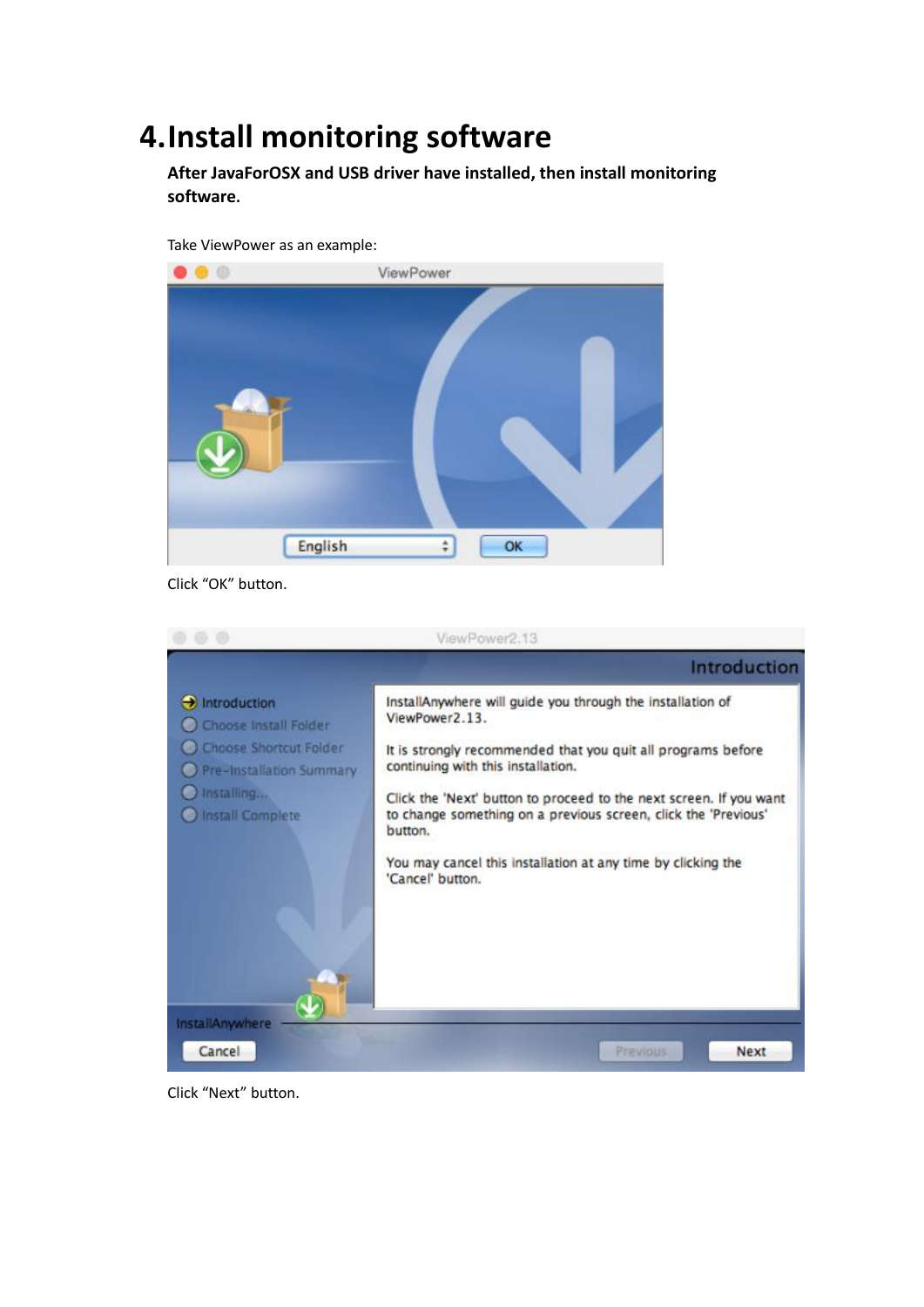

Choose a destination folder and click "Next" button.



Click "Install" button.